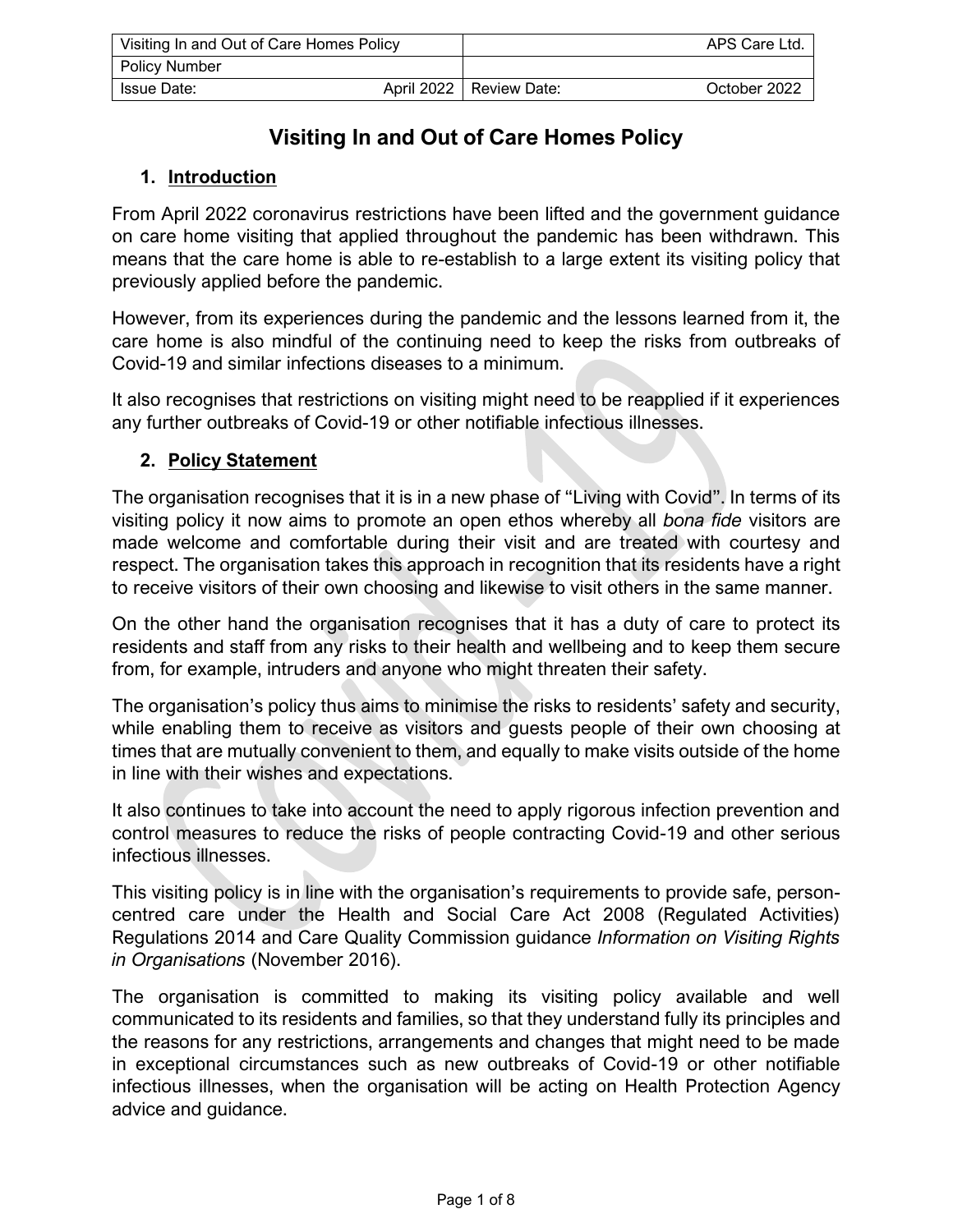| Visiting In and Out of Care Homes Policy |  |                           | APS Care Ltd. |
|------------------------------------------|--|---------------------------|---------------|
| <b>Policy Number</b>                     |  |                           |               |
| Issue Date:                              |  | April 2022   Review Date: | October 2022  |

The organisation is also committed to supporting its residents to keeping in touch with people in other ways than through visiting. The organisation will continue to use as complementary means some methods developed during the period of visiting restrictions, for example, telephone, messaging, social media, Facetime, Skype and Zoom.

#### **3. Definitions**

A visitor is defined as someone who does not live or normally work on the premises as a paid staff member or accredited volunteer and who comes to the home for a short period of time to see residents or staff.

For the purposes of this policy visitors include people who:

- deliver, provide or supply goods and services that have been bought or commissioned by the home, staff or residents, including repairs and maintenance
- provide professional services to residents such as GPs, community nurses, pharmacists, occupational therapists, physiotherapists, ministers of religion, social workers, advocates, hairdressers, opticians, etc
- visit residents on a personal or social basis regularly or occasionally, e.g. relatives, friends and others who come to see an individual resident
- come to the home to see staff members for any reason
- visit the home on a professional or business basis, e.g. external managers, inspectors and other personnel from the employing organisation or similar who may not be coming specifically to see individual residents, but who may have some contact with them depending on the nature and purpose of their visit.

## **4. Principles of Organisation Visiting**

The general policy of the organisation is that residents may receive visitors at any times that are acceptable and reasonable to them and it does not impose any general restrictions. It recognises that there could be occasions when a resident finds it difficult or inconvenient to receive a visitor, eg because of ill health or current circumstances. However, any such decisions to refuse or defer access will be determined by those individual circumstances and the wishes of the resident will always remain paramount.

Residents have the right to receive visitors in the privacy of their own room and for the visits to remain private. Where it is inconvenient or uncomfortable to use the resident's own room, eg because of numbers, the home will arrange for a more suitable venue in line with the resident's wishes.

Staff should make enquiries on the nature and purpose of any visits only where the resident is evidently vulnerable to harm or injury or there is evidence that the resident may have been subject to some form of abuse because of a visit or the actions of a visitor. If there is evidence of abuse, the home will follow its safeguarding procedures.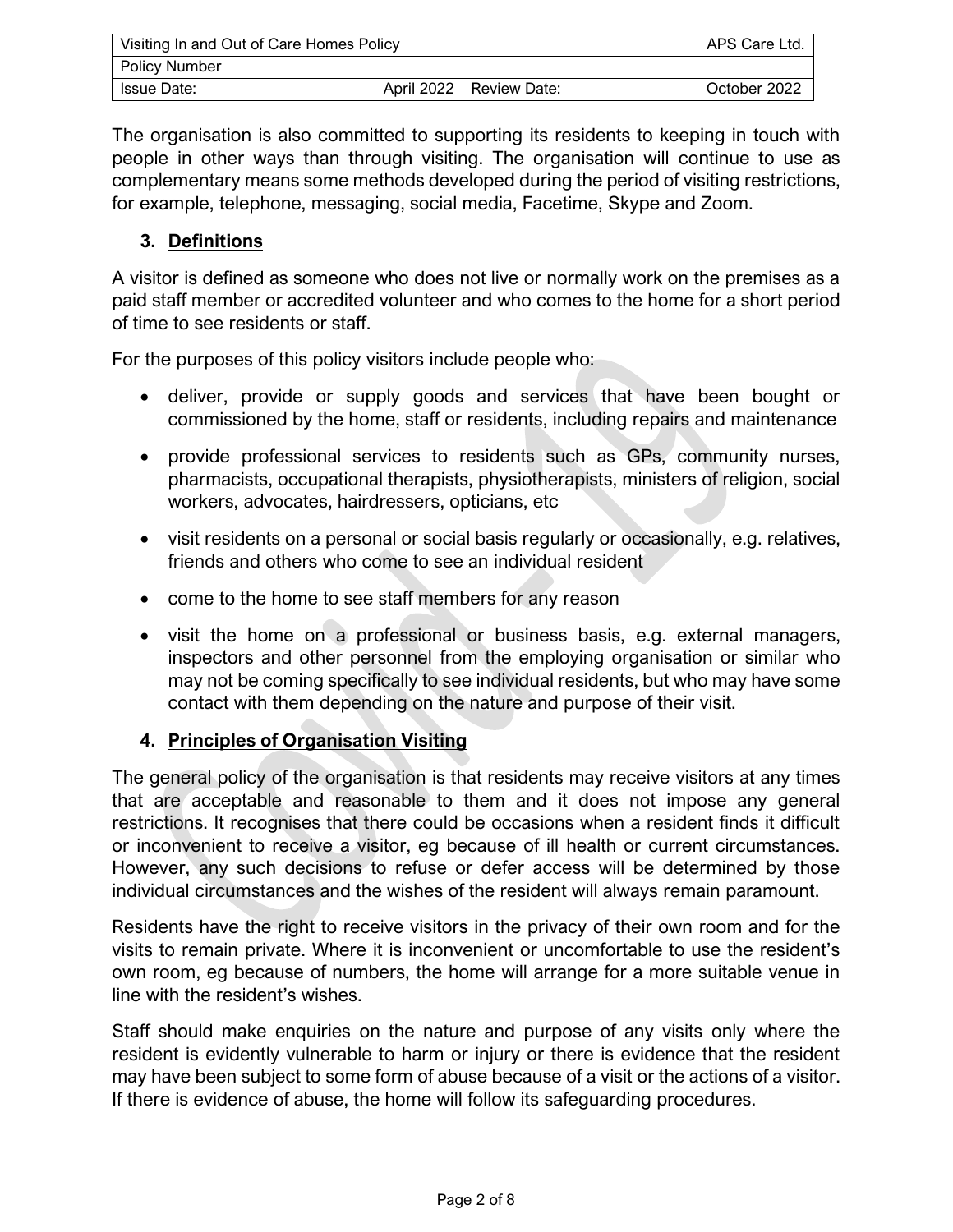| Visiting In and Out of Care Homes Policy |  |                           | APS Care Ltd. |
|------------------------------------------|--|---------------------------|---------------|
| Policy Number                            |  |                           |               |
| Issue Date:                              |  | April 2022   Review Date: | October 2022  |

Normally, the home will get to know whom a resident has or wishes to have as a visitor so there will be no reason to enquire into the nature and purpose of the visit. Where a resident receives a visit from an apparent stranger or at an unusual or irregular time it is appropriate to ask the resident first whether he or she wishes to receive the visitor.

In coming across strangers, it may be appropriate and reasonable for staff to enquire about the identity of the person and the nature and purpose of the visit, especially if the resident is uncertain or confused by it. For example, this might happen in the cases of visitors who are cold-calling for commercial purposes.

In connection with their care plan, residents are asked by the appropriate person whom they are likely to have as *bona fide* visitors and any people whom they would find unacceptable or whom they would wish to be consulted over first before receiving them.

This information, with the resident's consent, is recorded on the care plan and provides some general guidance to staff under circumstances where they are uncertain about a visitor's credentials or credibility. However, the cardinal rule is to always consult the resident or their representatives whenever in doubt.

The home will ensure that all visits are conducted in a risk-managed way that considers the needs of our residents and the practicalities arising from the physical features and layout of the home.

### **5. Visiting Arrangements under "Living with Covid"**

Although legal restrictions have now gone, but because there is still Covid-19 transmission, the organisation will continue to have in place infection prevention and control measures to reduce risks to residents and the organisation from experiencing further outbreaks. These can be summarised as follows.

- It will ask prospective visitors to contact the home in advance of a visit to check that it is safe to visit at the times proposed. This will enable the organisation to regulate the numbers of people in the organisation at certain times, which, if large, could increase risk of infection spread.
- Visitors are no longer required to provide a negative test before a visit, but the organisation asks prospective visitors to avoid visiting if they have any of the recognised symptoms for Covid-19 (temperature, cough, etc) and symptoms associated with other respiratory infections and infectious diseases, including the common cold.
- The organisation asks all visitors to follow basic Covid-19 and general infection prevention and control procedures while in the home, ie:

– keep as far as possible a safe physical distances between people, who they meet around the home, which should be a minimum of one metre, and do not hold close conversations with people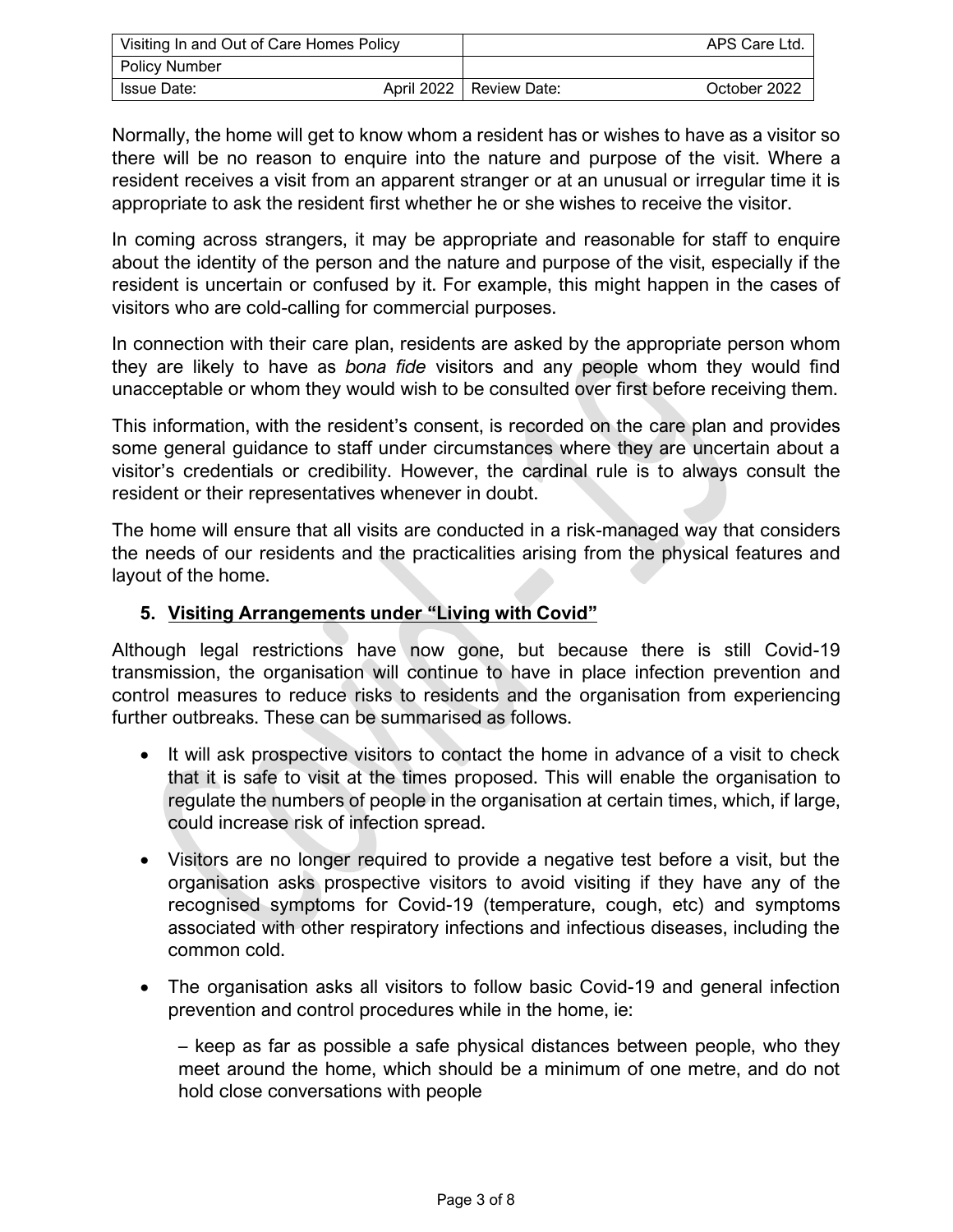| Visiting In and Out of Care Homes Policy |  |                           | APS Care Ltd. |
|------------------------------------------|--|---------------------------|---------------|
| Policy Number                            |  |                           |               |
| Issue Date:                              |  | April 2022   Review Date: | October 2022  |

– continue to wear face coverings when moving through and around the communal areas of the organisation when there are large numbers of people around

– observe good hand hygiene as directed by any notices using the organisation's equipment and facilities.

- The organisation will ensure that there is good ventilation throughout the premises and particularly in any dedicated visiting areas being used.
- Prospective visitors who have tested positively for Covid-19 in the last seven days whether symptomatic or not should clearly not visit until they are satisfied through further testing that it is safe from them to visit.
- The organisation asks visitors previously described as "essential care givers", who continue to provide some degree of personal care to the resident they are visiting and are visiting regularly to do so:

- to take a lateral flow test (supplied by the organisation) twice a week two or three days apart following the same protocols as paid staff

- to wear suitable PPE while carrying out any care tasks as would a paid care staff member.

• The organisation will continue its policy of supporting people who need to visit flexibly on compassionate grounds such as when a resident is terminally ill and receiving end-of-life care.

## **6. Out of Home Visiting**

There are now no restrictions to organisation residents making visits outside of the organisation for a set purpose for a short or longer period, which could include the following:

- to go or to be taken to visit family members or friends
- to stay with family and friends for one or more nights
- to go away on holiday
- to have a period in hospital
- to go shopping
- to visit a café or restaurant
- to attend a sporting event or place of entertainment
- to attend or take part in a local community event
- to go to a place of work or education.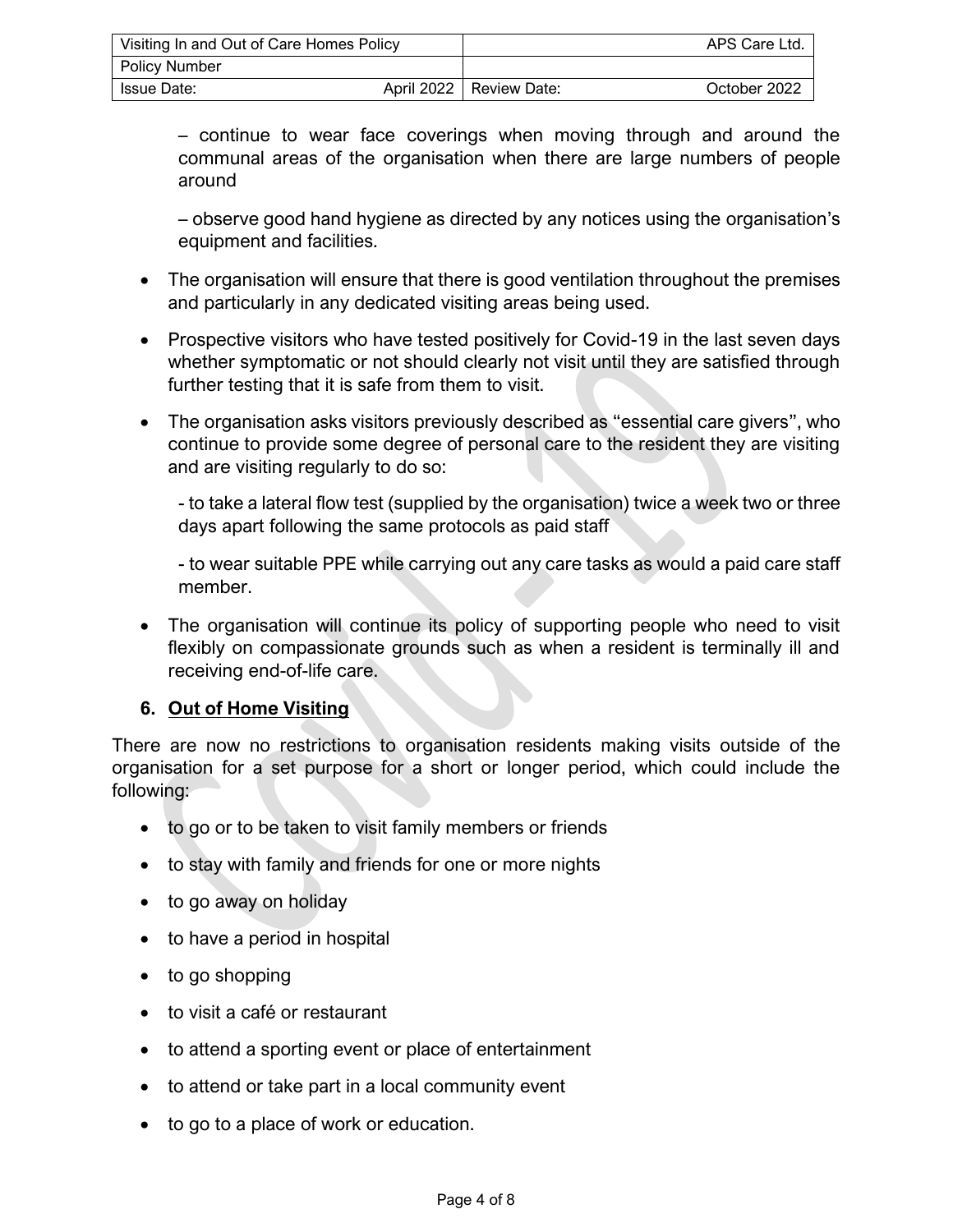| Visiting In and Out of Care Homes Policy |  |                           | APS Care Ltd. |
|------------------------------------------|--|---------------------------|---------------|
| Policy Number                            |  |                           |               |
| Issue Date:                              |  | April 2022   Review Date: | October 2022  |

The organisation considers that their residents have the right to go out as any community member and that any restrictions that breach their rights, eg because of mental incapacity must be legally authorised.

However, while there are still risks of community transmission of Covid-19, the organisation also considers that out of home visits are conducted in a risk-managed way that considers:

- the needs of the residents
- their safety and security when making the visit
- the practicalities involved in ensuring the visits can be safely made
- the risks to other residents from subsequent exposure to infection.

The organisation will support out of home visiting by balancing the benefits to its residents against the risks of being exposed to Covid-19 and their consequences to the person and other residents.

## **7. Covid 19 Risk Factors to Consider**

Visits or outings, including communal outings, are carefully planned by considering:

- the purpose and nature of the outing or visit
- if it involves being indoors (higher risk) and/or outdoors (lower risk)
- if it involves use of private (lower risk) or public transport (higher risk)
- if it involves mingling with people whose exposure risk is not known (higher risk)
- if it involves an emergency visit or overnight stay in hospital (considered higher risk)
- how much support the person will need from staff or others to make the visit
- how far the current conventions about physical distancing, wearing of face coverings and hand hygiene will be adhered to (risks will increase with nonadherence)
- if there are less risky alternatives to achieving the same purpose as the outing or out of home visit
- the amount of time available to plan the outing or visit and to take all the precautions necessary to make it safe
- the vaccination status of residents and the people they are visiting
- the availability of rapid antigen testing, which can be carried out before and after the visit or outing
- levels of infection in the community with current variants of concern.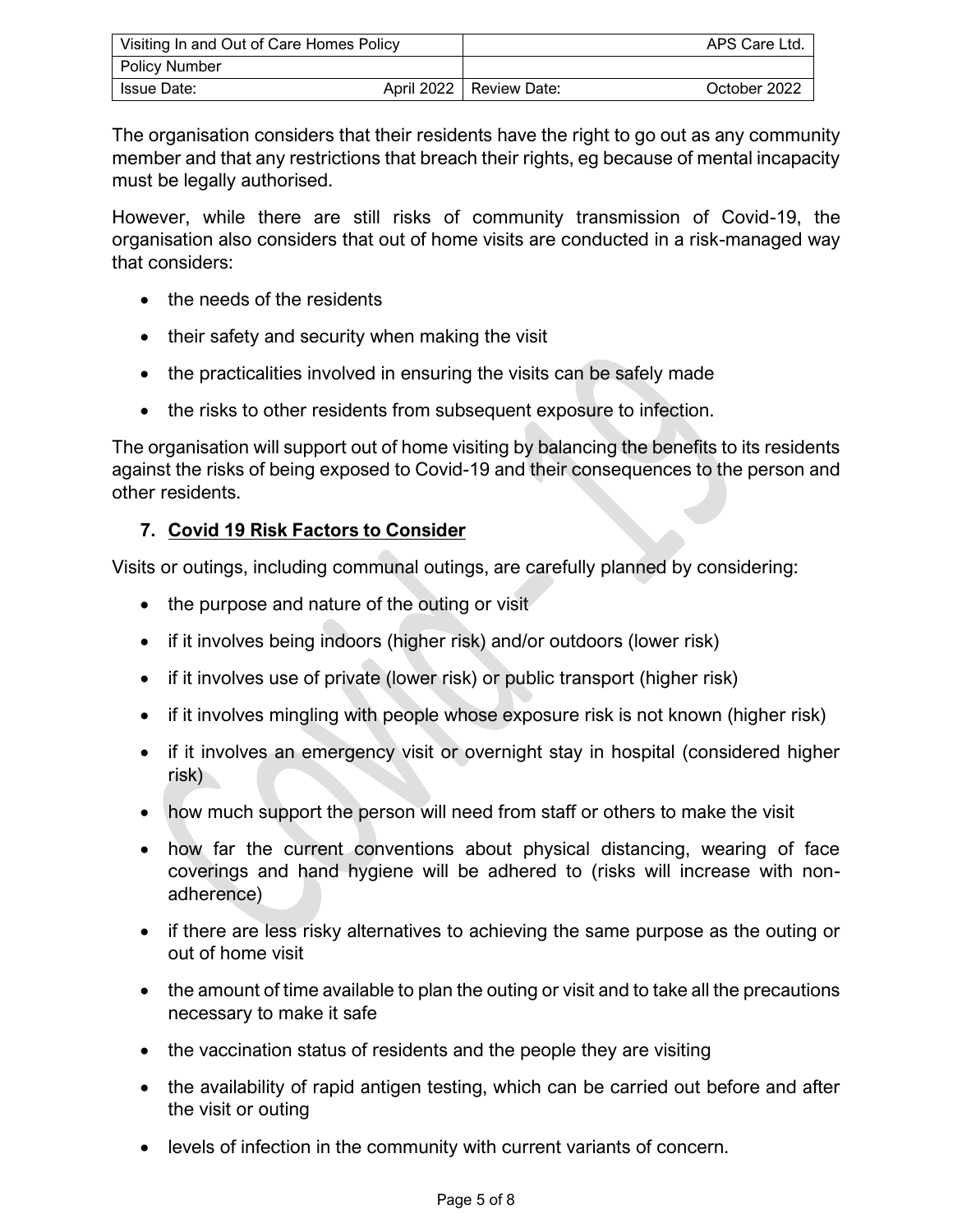| Visiting In and Out of Care Homes Policy |  |                           | APS Care Ltd. |
|------------------------------------------|--|---------------------------|---------------|
| Policy Number                            |  |                           |               |
| Issue Date:                              |  | April 2022   Review Date: | October 2022  |

## **8. Returning to the Care Home from an Outside Visit**

The organisation does not ask residents to self-isolate on return from an outside visit. It will always carry out a risk assessment to check against potential infectiousness and the implications for the individual and other residents.

#### **9. Visiting Arrangements After an Organisation Infectious Illness Outbreak**

The organisation understands that an outbreak is defined as two or more confirmed cases of Covid-19 or clinically suspected cases of Covid-19 among people in the same setting, with the onset of symptoms within 14 days. With any outbreak the organisation will notify and seek advice from the local Health Protection Agency (HPA) on the precise measures to take, which will depend on the nature and severity of the outbreak.

The organisation also recognises that an outbreak will impact on its visiting arrangements. In the event of an outbreak in a care home, it will allow residents to receive one visitor, who could also be an "essential care giver" (though numbers might be increased in exceptional circumstances such as end of life).

All visitors will be required to follow the home's outbreak management and infection control procedures when visiting.

It might also need to restrict movements out of the organisation, but it will always keep access to open areas and gardens, which might also be used for visiting purposes.

If a resident is Covid-19 positive, the essential care giver will be allowed to continue visiting in exceptional circumstances because, for example, the resident is suffering severe distress or is terminally ill. The organisation will consider the vulnerability and vaccination status of the essential care giver and ensure that they receive appropriate IPC support.

In the event of an outbreak, the organisation will maintain contact between residents and their otherwise visitors (who are not essential care givers) by, for example:

- allowing visits in well-ventilated spaces with substantial screens, visiting pods or from behind windows
- telephone calls
- video calls
- newsletters
- emails, letters, cards or photographs.

In organising any arrangements, the organisation will carry out a risk assessment of the impact of the outbreak and of the feasibility of alternative visiting arrangements, which will not increase the infection risks. The organisation understands that it might need the advice of the local Health Protection Team and Local Authority to carry out the risk assessment and to act on its outcomes.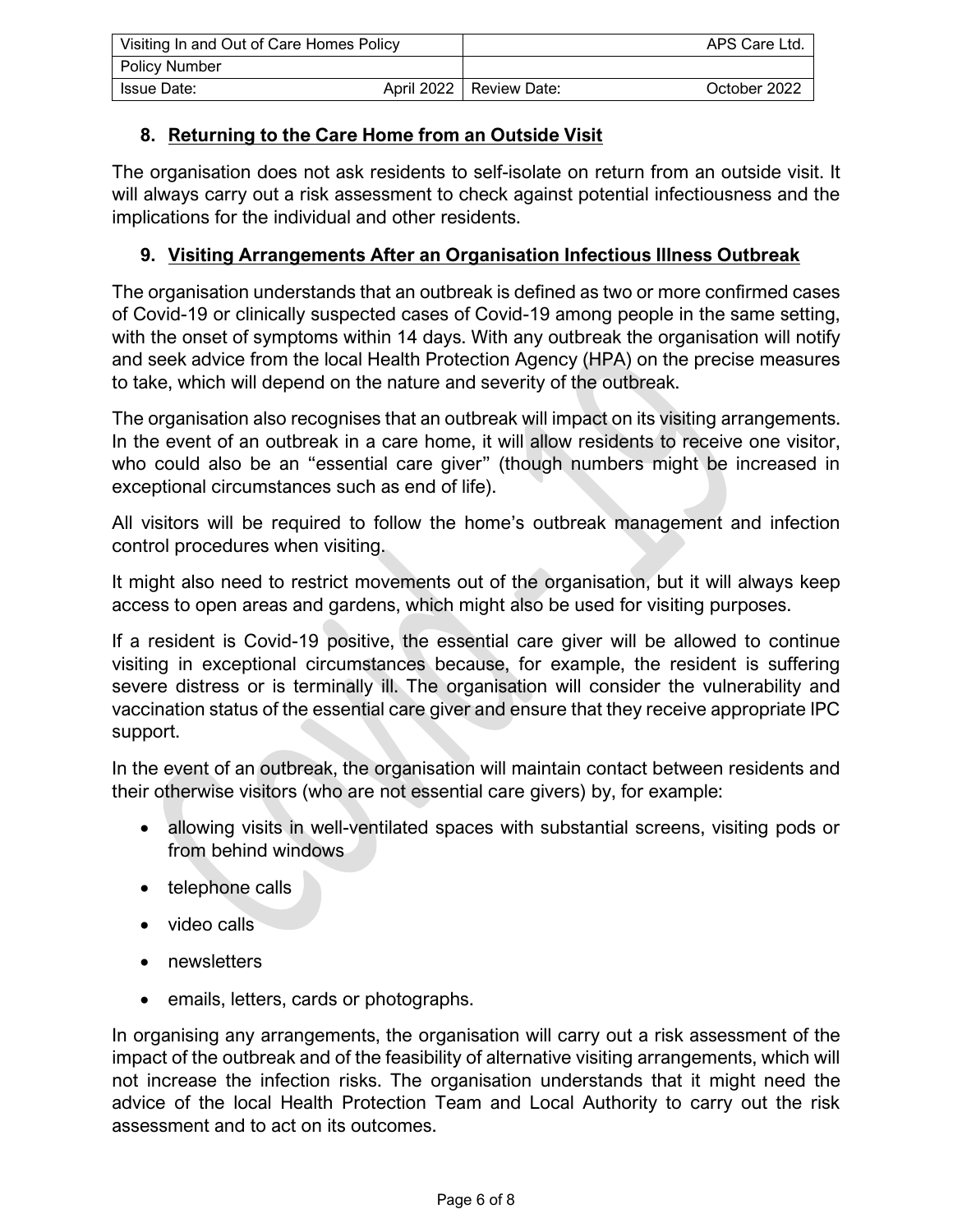| Visiting In and Out of Care Homes Policy |  |                           | APS Care Ltd. |
|------------------------------------------|--|---------------------------|---------------|
| <b>Policy Number</b>                     |  |                           |               |
| Issue Date:                              |  | April 2022   Review Date: | October 2022  |

The organisation understands that if the outbreak appears contained as evidenced by negative whole organisation Covid-19 testing, the outbreak control restrictions may be lifted following a risk assessment by the HPT. This may mean that outbreak measures may only be in place for seven to 14 days depending on the test results and no new cases, allowing the current visiting arrangements to resume.

### **10.Mental Capacity**

The organisation will observe the rights of residents who may lack the relevant mental capacity needed to make particular decisions about their needs for visits and visiting plans. It will make all such arrangements in line with individual needs by following best interests decision making as set out in the mental capacity laws, and where appropriate in consultation with their advocates or those with power of attorney.

It also recognises that people with dementia or without mental capacity for other reasons might be the ones who will benefit most by regular, structured visiting at all times, and whose needs should be given priority in emergency situations.

#### **11.Staff Visitors**

Staff are not expected to receive visitors while they are working or to be interrupted in the course of their duties by social calls. However, it is acceptable to have people whom they know as family members or socially to call to leave messages or have some brief contact. This is quite consistent with the open ethos that the organisation is trying to promote. The same principle applies to staff receiving telephone calls, which are acceptable for information exchange, but not general conversational purposes.

#### **12.Procedures for Receiving Visitors**

The home has a single port of entry policy so that all visitors (as defined above) report on arrival to the receptionist/the person in charge/an available staff member, who will ask them their name and whom they wish to see and direct them accordingly.

All visitors who enter the premises other than those who are simply delivering or dropping off items, such as the mail or supplies, must sign the visitors' book. This will record time of arrival, time of departure, any car registration number if parked on the premises and the main contact person. This ensures that the home is able to account for everyone in the building at all times, which is important in the event of any emergency evacuation of the building.

The signing of the visitors' book on arrival and departure signifies that the visitor has agreed to the facts of their presence in the building being known and that they are aware of the necessity on the grounds of fire safety and security. To comply with current data protection requirements, which requires the confidential treatment of all personal data, the visitor can be assured that the information they provide will not be disclosed to third parties or be kept longer than necessary.